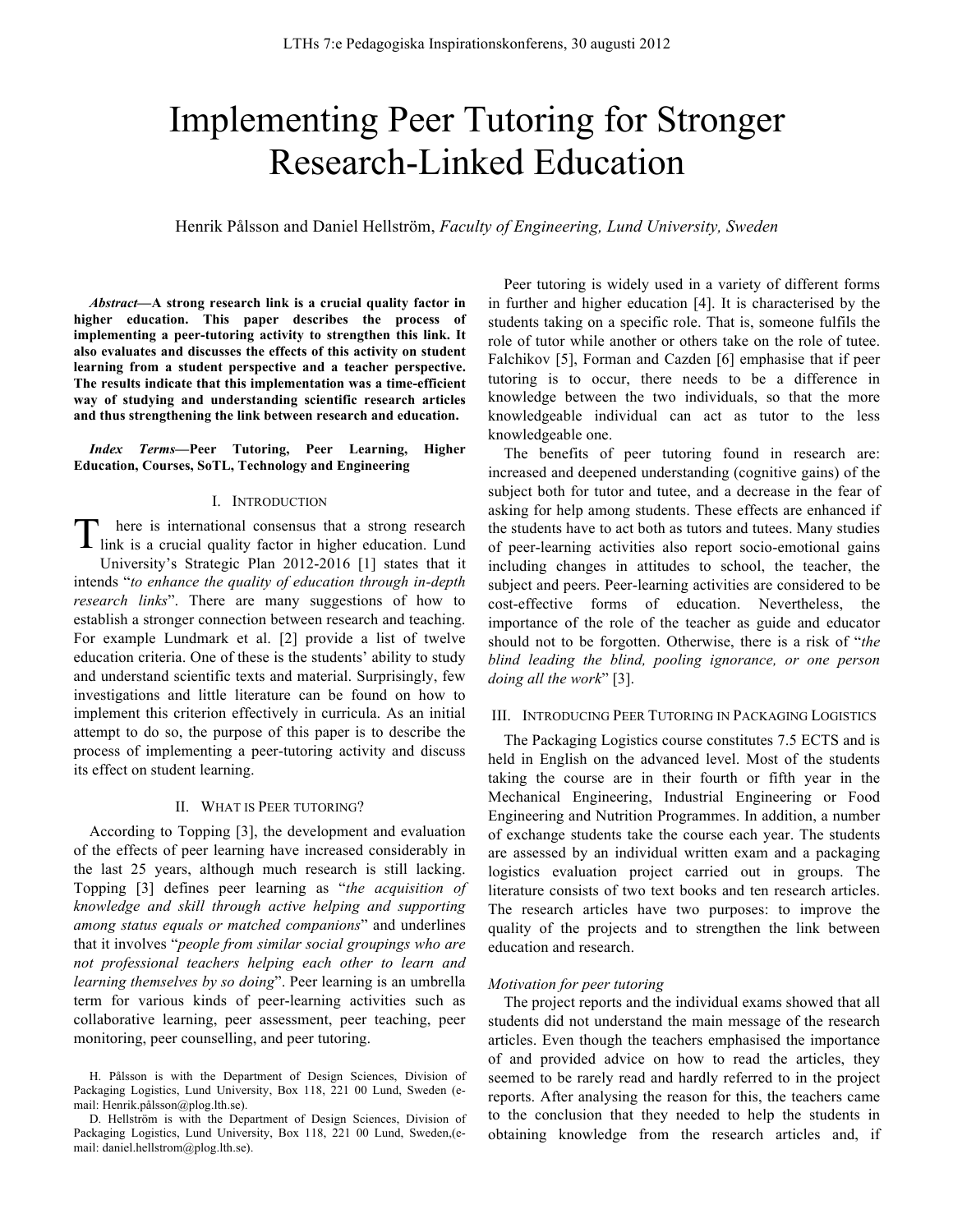possible, reduce their workload. Higher education literature on how to help students read and understand new material and relate it to previous knowledge suggests peer tutoring [5,7]. These insights led us to the implementation of peer tutoring.

## *Implementing peer tutoring*

Topping [3] stresses the importance of carefully planning the settings around any kind of peer learning. It is not just about pairing two or more students and giving one the responsibility to teach the other/s. Peer-learning education in any form has to be monitored by the teacher in charge; the planning of the activity has to be done by the teacher and help and instructions have to be given both to the tutor and the tutee.

The set-up for the peer-tutoring activity in the Packaging Logistics course is shown in Fig. 1. With 40 students and ten research articles they were divided into ten groups of four students each when the activity was introduced. Each group was assigned one research article and asked to collaboratively analyse and prepare a presentation. For the 7-minute presentation, each group was free to choose the approach, structure and technical aid. They were asked to include the purpose of the research article, the main message, main learning, a critical review, applicability to the course projects, and a potential exam question. The applicability to the course projects was meant to help the students utilize and think of opportunities with the current research. Posing an exam question also facilitates in-depth understanding because to do so, you need to know what you are asking. To motivate the students to develop relevant questions and be interested in the questions posed by other groups, they were told that at least one of the questions would be used in the final exam.

Based on course evaluations and discussions with students in 2010, improvements were implemented in 2011. It was found that some presentations were poorly structured and that the documentation was insufficient. To improve the structure of the presentations, a template in *PowerPoint* was developed with the areas to be included. To improve the problem of insufficient documentation, the students were required to publish their presentations on the course website after the peer-tutoring activity.

## IV. RESULTS AND DISCUSSION



Fig. 1. Illustrative set-up for the peer-tutoring activity. Nine research articles [A-I] in this illustration.

In this section the effects of introducing the peer-tutoring activity are evaluated and discussed from a student perspective and a teacher perspective.

## *Student perspective*

Two evaluations were conducted to gain insights into students' perceptions of the peer-tutoring activity. At the end of the course, the students' overall perception was surveyed using a questionnaire (Table I). On average, the students perceived the peer-tutoring activity to be important with good quality both in 2010 and in 2011.

The student perception was also evaluated with another

| <b>TABLEI</b>                                            |           |    |  |
|----------------------------------------------------------|-----------|----|--|
| STUDENT OVERALL PERCEPTION ON THE PEER-TUTORING ACTIVITY |           |    |  |
| Peer tutoring                                            | 2010 2011 |    |  |
| Important activity                                       | 37        | 39 |  |

Quality of the activity 3.9 3.9 3.9 Scale: 1-Not interesting/good at all; 2-Partially not interesting/good; 3-Ok;

4-Interesting/Good; 5-Very interesting/good

questionnaire (Table II). In order to ensure that the students gave an opinion, we used a slightly different Likert scale ranging from *strongly disagree (1)* to *strongly agree (4)*. The questionnaire also contained open-ended questions that enabled the students to write individual comments about the peer-tutoring activity. The scores were quite similar for both years. They reveal that the students strongly agree that the peer-tutoring activity facilitated their understanding of the research article that they presented. The score for the articles that were presented to a student are also acceptable, but could be improved. The changes made between 2010 and 2011 to improve the documentation and presentation structure are not reflected in the perceived understanding.

The evaluation supports the expected results that the peer-

TABLE II STUDENT EVALUATION OF PEER TUTORING

| Peer tutoring                                                          | 2010 | 2011 |
|------------------------------------------------------------------------|------|------|
| facilitated my understanding of the article I presented                | 35   | 36   |
| facilitated my understanding of the articles that were presented to me | 27   | 2.7  |
| is a time-efficient way of understanding all the articles              | 28   | 29   |
| facilitated an in-depth understanding of all the articles              | 25   | う 3  |

Scale: 1-Strongly disagree; 2-Disagree; 3-Agree; 4-Strongly agree

tutoring activity is a more time-efficient approach to gaining an understanding of the articles. The majority of the students perceived that the added work for the additional learning activity was less time-consuming than reading all 10 articles individually. An explanation for the positive results could be that the students act both as tutor and tutee. Spurlin et al. [8] concluded that such an alternating condition conferred the greatest benefits to the students.

To gain an in-depth understanding of a research article in 7 minutes is quite challenging. Thus, the fact that the results of the perceived in-depth understanding of all the articles are lower than the other scores is not surprising. To gain in-depth understanding, the peer-tutoring activity would need to be complemented with individual study of the articles. This might be the case for the students who rated this criterion the highest.